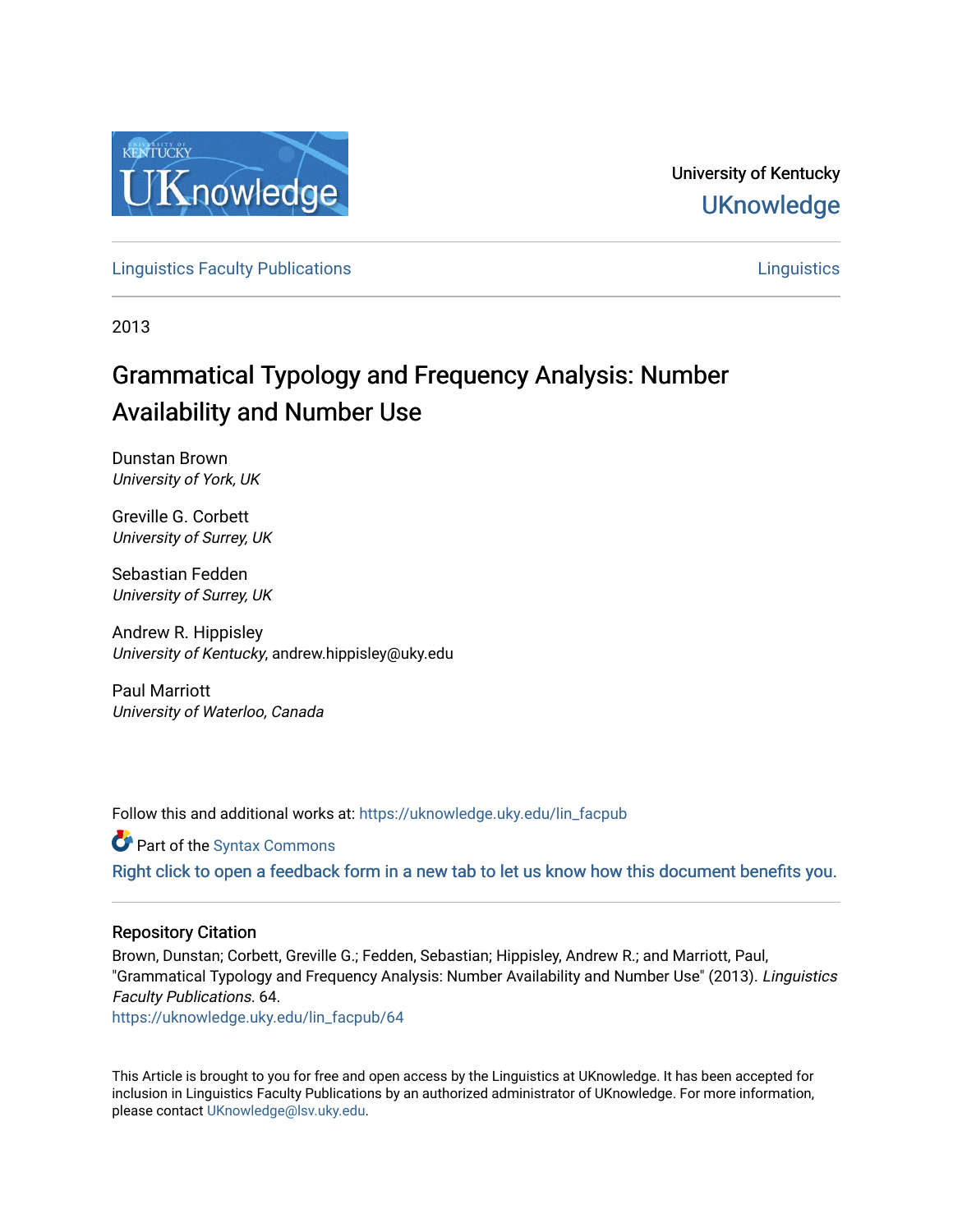# Grammatical Typology and Frequency Analysis: Number Availability and Number Use

Digital Object Identifier (DOI) http://dx.doi.org/10.15398/jlm.v1i2.69

# Notes/Citation Information

Published in Journal of Language Modelling, v. 1, no. 2, p. 227-241.

This work is licensed under the Creative Commons Attribution 3.0 Unported License. <http://creativecommons.org/licenses/by/3.0/>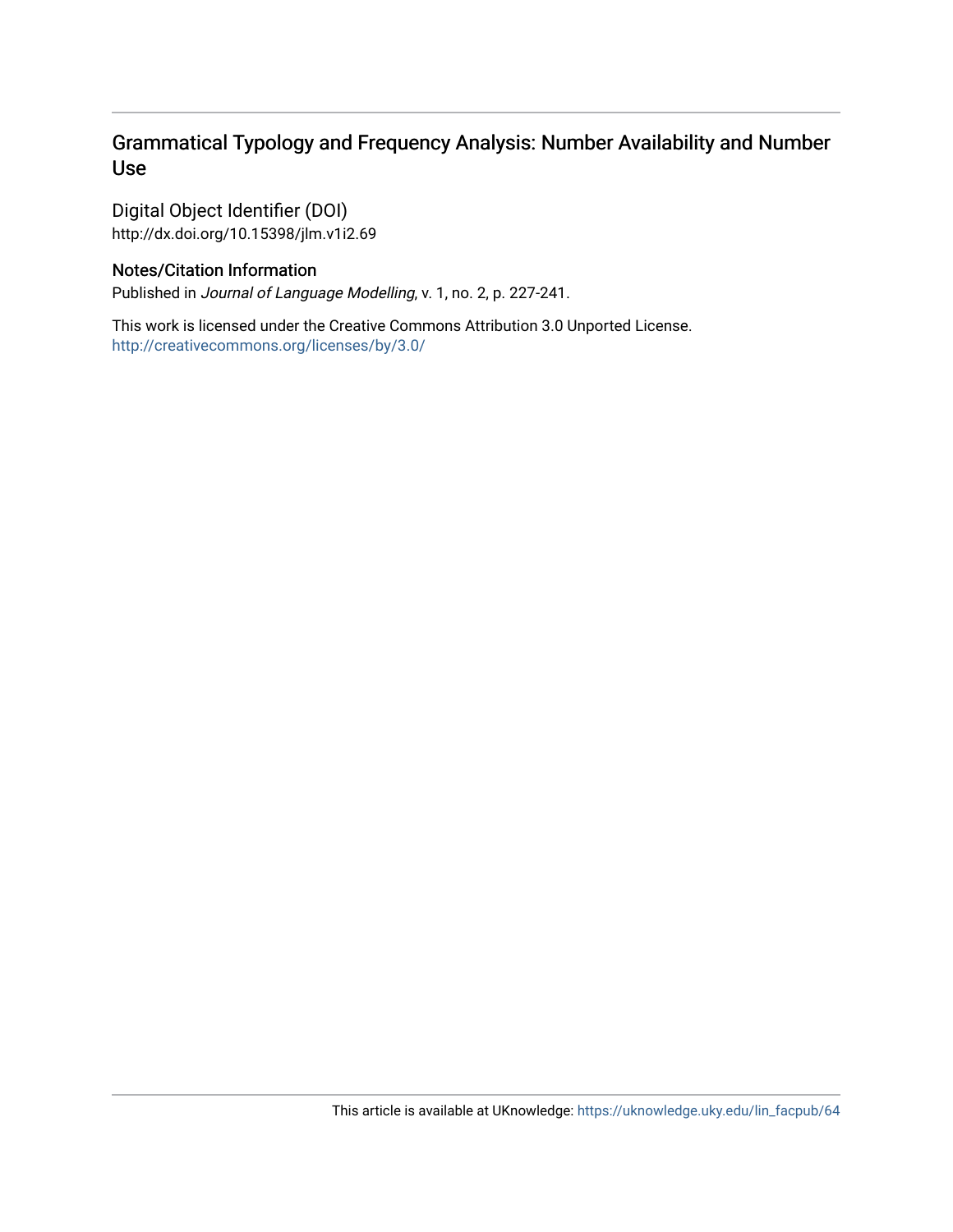# Grammatical typology and frequency analysis: number availability and number use

*Dunstan Brown*<sup>1</sup> *, Greville G. Corbett*<sup>2</sup> *, Sebastian Fedden*<sup>2</sup> *, Andrew Hippisley*<sup>3</sup> *, and Paul Marriott*<sup>4</sup> University of York, UK University of Surrey, UK University of Kentucky, USA University of Waterloo, Canada

# **ABSTRACT**

The Smith-Stark hierarchy, a version of the Animacy Hierarchy, offers a typology of the cross-linguistic availability of number. The hierarchy predicts that the availability of number is not arbitrary. For any language, if the expression of plural is available to a noun, it is available to any noun of a semantic category further to the left of the hierarchy. In this article we move one step further by showing that the structure of the hierarchy can be observed in a statistical model of number use in Russian. We also investigate three co-variates: plural preference, pluralia tantum and irregularity effects; these account for an item's behaviour being different than that solely expected from its animacy position.

*Keywords: animacy hierarchy, frequency, number, Russian*

### 1 **introduction**

The morphosyntactic feature of number is found in many languages; it has the values singular and plural, and often others too, such as dual. Number distinctions and the availability of number have been generally well-studied cross-linguistically. One of the most important contributions in this area was the Smith-Stark hierarchy([Smith-Stark](#page-16-0) [1974](#page-16-0)), discussed in [Corbett](#page-15-0) ([2000\)](#page-15-0). This hierarchy, often also called

*Journal of Language Modelling* Vol 1, No 2 (2013), pp. 227[–241](#page-14-0)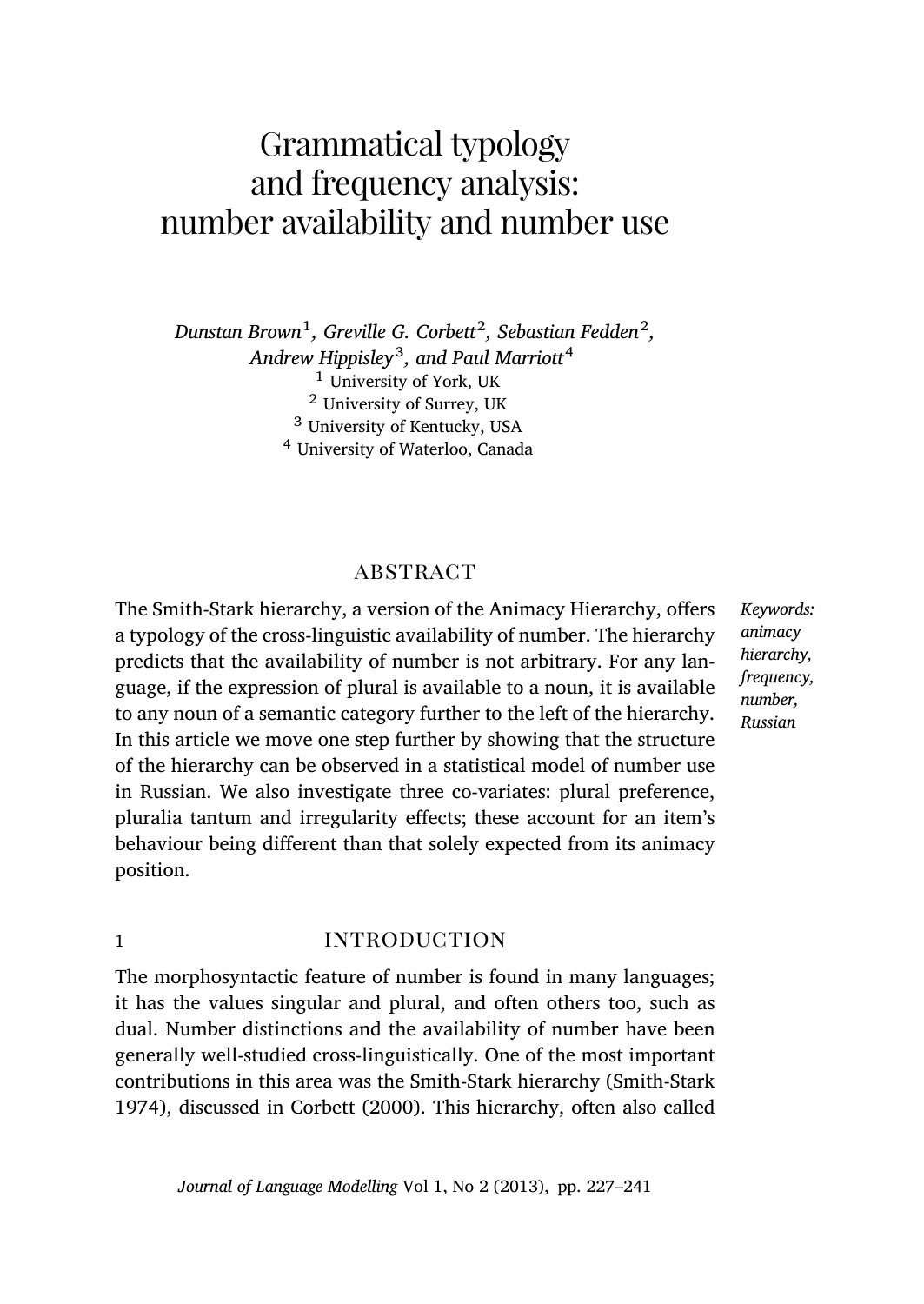the Animacy Hierarchy, offers a typology of the availability of number in languages. In this article we move one step further by demonstrating that the structure of the Smith-Stark hierarchy can be observed in the use of the number feature in Russian<sup>1</sup>. The hierarchy we use in this paper, which is adapted from [Smith-Stark](#page-16-0) ([1974](#page-16-0)) is given in([1\)](#page-3-0):

> <span id="page-3-0"></span>Speaker  $>$  Addressee  $>$  Kin  $>$  Non-human rational  $>$ Human rational  $>$  Human non-rational  $>$  Animate  $>$ Concrete inanimate > Abstract inanimate (1)

The labels 'speaker' and 'addressee' are used for the first and second person pronouns. The other positions of the Smith-Stark hierarchy in (1) are universally applicable lexical categories. We also refer to them as the animacy category of a noun. Nouns of the non-human rational category denote supernatural beings. Human rationals include humans except children, which belong in the Human non-rational category. [Corbett](#page-15-0) ([2000\)](#page-15-0) points out that the rational/non-rational distinction has limited justification. However, given the typological importance of the Smith-Stark hierarchy, we took the decision only to extend distinctions within the hierarchy rather than eliminate any. We therefore maintained the human rational/non-rational distinction, and we also added a distinction of concrete and abstract within inanimates, which meant that the original structure of the hierarchy is recoverable. The hierarchy predicts that the availability of number is not arbitrarily distributed. For any language, if the expression of plural is available to a noun it is likewise available to any noun of a semantic category towards the left of the hierarchy. For example, if a language has a singular-plural contrast in animate nouns, it will also have such a contrast in human non-rational, human rational, and non-human rational nouns, kin nouns and the second and first person pronouns. In other words, there is a cut-off point somewhere along the hierarchy. Left of this point, plural is available; further down the hierarchy to the right of this point, plural is not available.

 $1$  The research reported here was originally funded by the ESRC (UK) under grant R000222419. For the time for recent updating, Brown and Corbett are indebted to the European Research Council under grant ERC-2008-AdG-230268 MORPHOLOGY. The support of both funding bodies is gratefully acknowledged. We thank Alexander Krasovitsky for helpful discussion of specific Russian examples.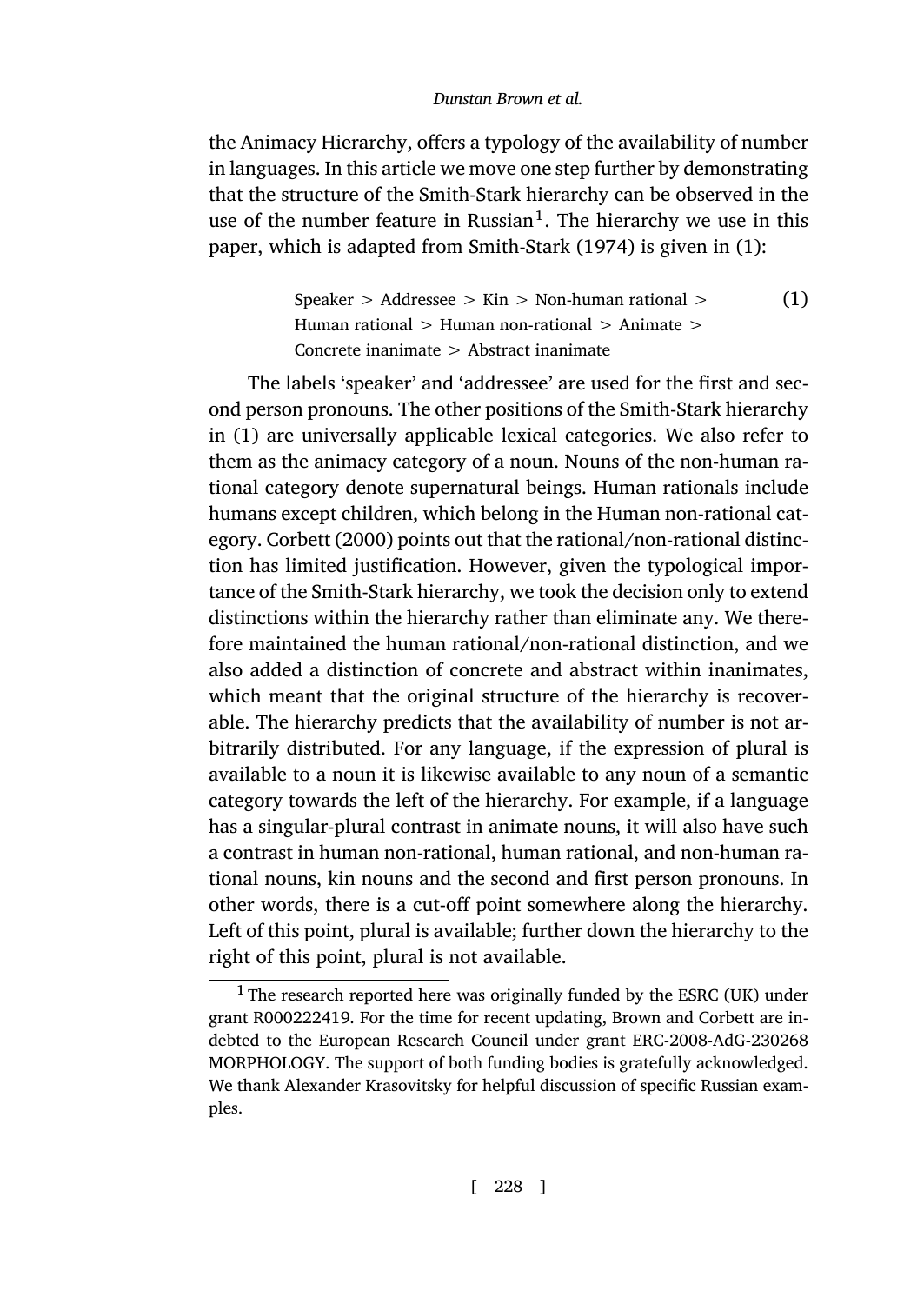# *Grammatical typology and frequency analysis*

The Smith-Stark hierarchy is a typological generalization and as such should be valid cross-linguistically. Our hypothesis is that the use of the grammatical category *number* can be predicted from a typology which in turn makes predictions about the availability of number. A necessary way of testing this generalization is to apply it to a test language. Russian was selected since number is (generally) available to nominals, and the rich morphology of Russian typically makes the expression of number clear, as can be shown by the items in (2) which exemplify each of the different points on the hierarchy.

| ja T                 | VS. | my 'we'               | [speaker]            | (2) |
|----------------------|-----|-----------------------|----------------------|-----|
| ty 'you (singular)'  | VS. | vy 'you (plural)'     | [addressee]          |     |
| otec 'father'        | VS. | otcy 'fathers'        | [kin]                |     |
| bog 'god'            | VS. | bogi 'gods'           | [non-human rational] |     |
| podruga 'girlfriend' | VS. | podrugi 'girlfriends' | [human rational]     |     |
| rebenok 'child'      | VS. | deti 'children'       | [human non-rational] |     |
| lošad' 'horse'       | VS. | lošadi 'horses'       | [animate]            |     |
| stol 'table'         | VS. | stoly 'tables'        | [inanimate]          |     |
| sistema 'system'     | VS. | sistemy 'systems'     | [abstract inanimate] |     |

This article has four sections. In section 2 we give a summary of our methods and the statistical model we used in our study. In section 3 we present the results of our study. We show that there is a relationship between the points in the availability hierarchy and number use, but that other co-variates can come into play that result in a much higher plural proportion than expected from the position on the hierarchy. This is for example the case for nouns whose referents typically come in pairs (*glaz* 'eye') or in multitudes (*gramm* 'gramme'), and for pluralia tantum, such as *rebjatiški* 'kids', i.e., nouns which have only plural forms. Finally, we give our conclusions.

# 2 METHODS AND STATISTICAL MODEL

In this section we outline the methods used for data preparation and data analysis. We also sketch the statistical model used in this research.

# 2.1 *Data preparation*

To test our hypotheses, we used the corpus of contemporary Russian texts prepared at Uppsala University, [Lönngren](#page-16-1) ([1993\)](#page-16-1), which con-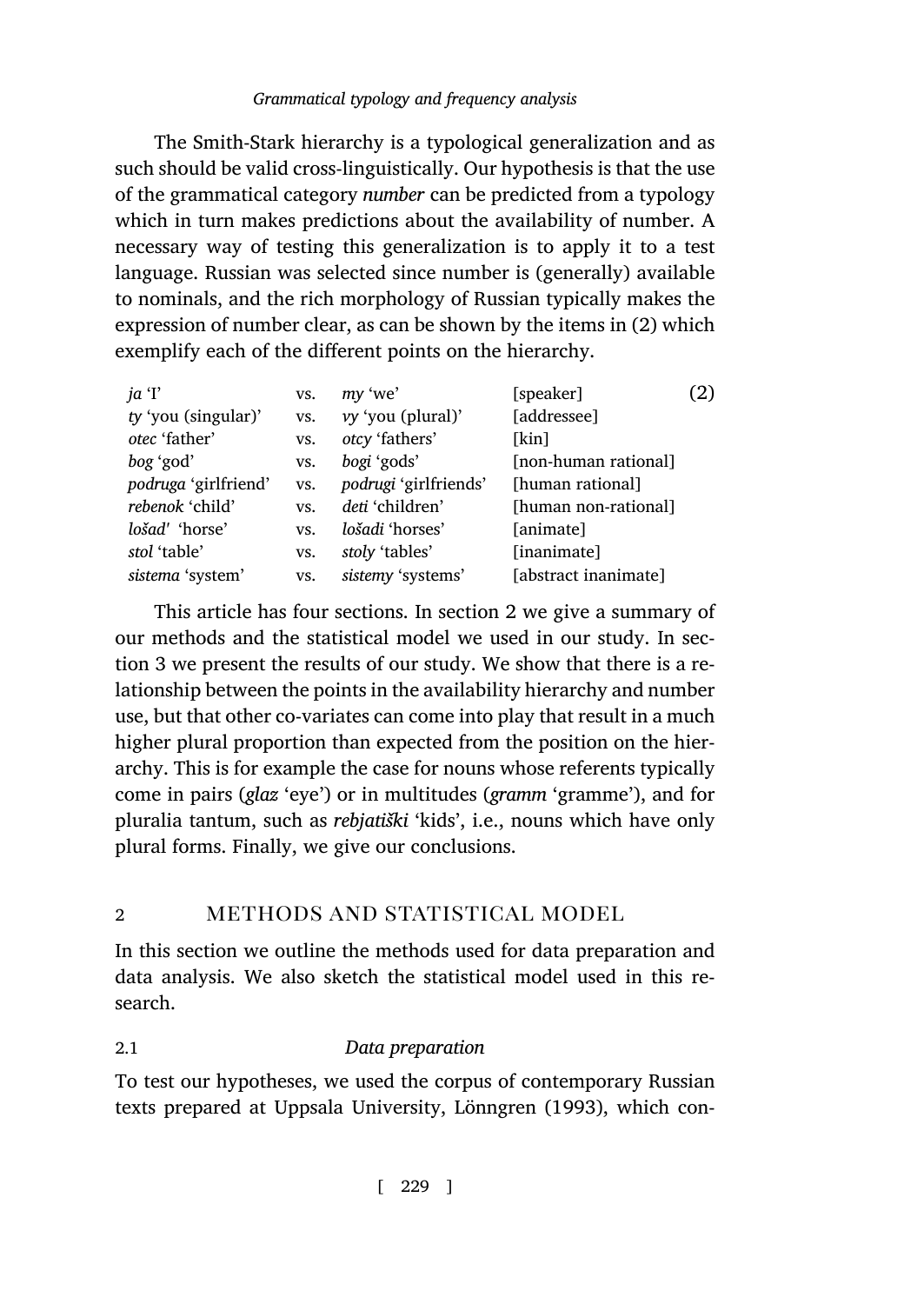tains about one million tokens. At the time the research was carried out this was the most suitable corpus of Russian as far as scope and design were concerned, as it covered a range of texts within a 25-year time period  $(1960-1985)$ .<sup>2</sup>

We prepared the data as follows. Nouns were taken from the corpus and marked for semantic, morphosyntactic, and frequency information. The dataset contains 5,450 noun and pronoun lexemes occurring five or more times, with morphosyntactic and frequency information about their 243,466 word forms. This includes first and second person pronouns, but excludes third person pronouns. The third person deserves a separate study; there are around 29,000 examples of third person pronouns in the corpus. We used the concordance tool 'WordSmith' (Oxford University Press) to extract the nouns from the corpus and we indexed them according to position on the Smith-Stark hierarchy, and recorded number information, i.e., the distribution of singulars and plurals. This information was formatted in Microsoft Excel and encoded in such a way so as to facilitate statistical analysis. In particular we noted for each lexeme the proportion of plural forms being used. Numerical values were given for all information on animacy category, i.e., position on the Smith-Stark hierarchy, case and number. The statistical software package used for data analysis was S-PLUS.

The dataset resulting from our study has been made available on our web site.<sup>3</sup>

#### 2.2 *Statistical model*

A number of differing modelling approaches were used for the analysis. The non-parametric bootstrap([Efron and Tibshirani](#page-15-1) [1993](#page-15-1)) was

 $2$ The offline version of the Russian National Corpus is a similar size (see <http://ruscorpora.ru/corpora-usage.html>), while the online version is much bigger. The semantic categories available for searching the online version should map straightforwardly onto the Smith-Stark hierarchy, but currently it is not possible to download the full results of a search. Replicating our results using the RNC would, of course, be a useful future piece of research. For more on the RNC and its history see [Gris̆ina and Plungian](#page-16-2) ([2005\)](#page-16-2). See [Maier](#page-16-3) [\(1994](#page-16-3)) for more information on the Uppsala corpus.

 $3$ [http://www.surrey.ac.uk/englishandlanguages/research/smg/](http://www.surrey.ac.uk/englishandlanguages/research/smg/files/rusnoms.xls) [files/rusnoms.xls](http://www.surrey.ac.uk/englishandlanguages/research/smg/files/rusnoms.xls)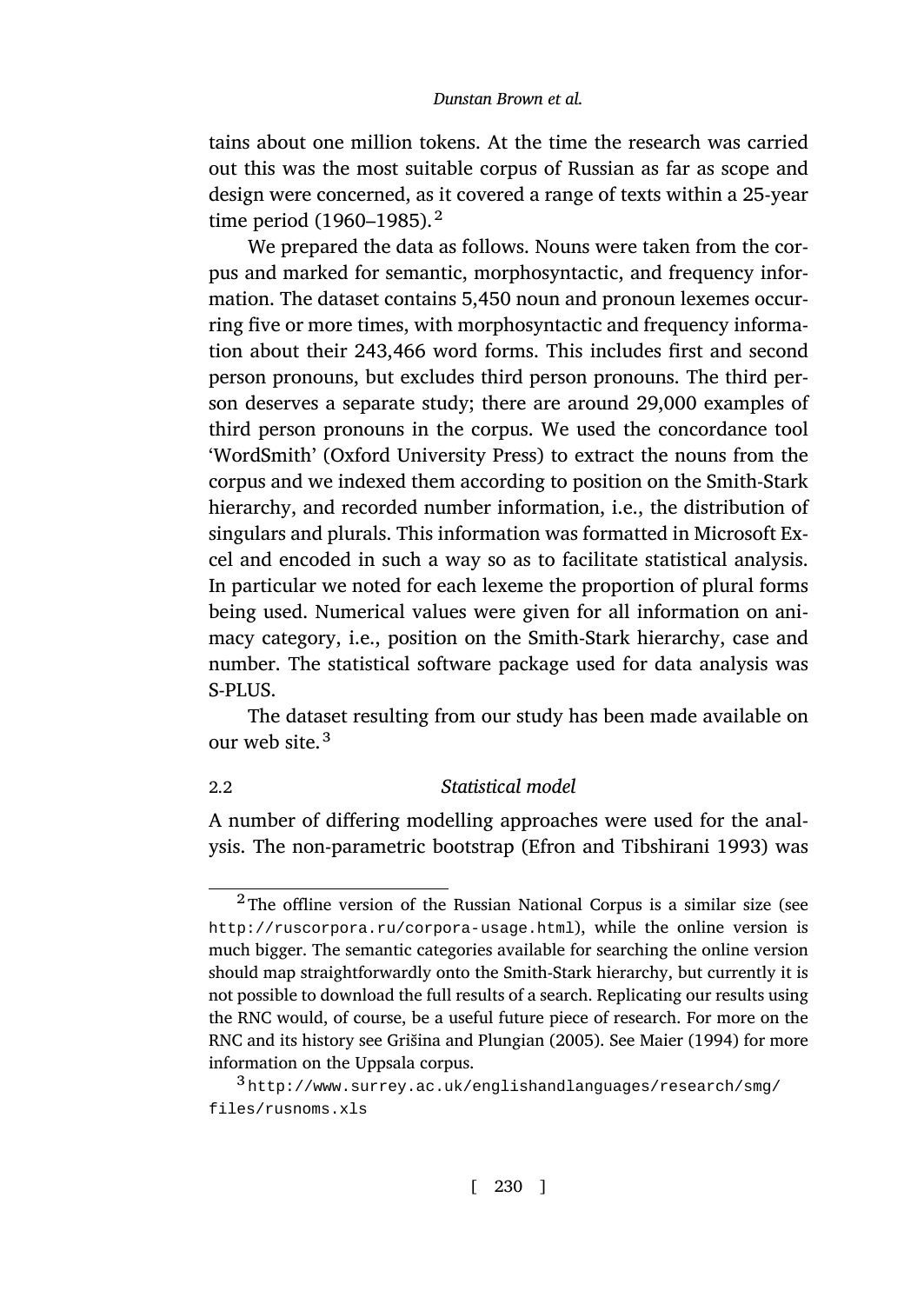used to test if there was a significant difference between the median values of plural usage between groups, while the two sample Kolmogorov-Smirnov test [\(Conover](#page-15-2) [1971\)](#page-15-2) was used to test for differences in distributions of the plural usage, again across pairs of groups defined by the hierarchy. The results from non-parametric approaches were checked using a parametric approach using the loglikelihood for inference. The S-PLUS code for this model and explanatory text has been made available at the Surrey Morphology Group website.<sup>4</sup>

Since the results for the parametric method were qualitatively the same as the non-parametric, only the non-parametric results are reported here.

In order to test the differences between the median values of two groups, the bootstrap, a form of randomisation, was used. We extract a subset of lexemes *S* from the corpus *C* according to animacy category. We calculate the median frequency of the distribution of the required frequency. Denote this to be  $m(S)$  in the subset *S* and  $m(C)$ in the full corpus, *C*. We need to see if *m*(*S*) is significantly different from  $m(C)$  assuming the null hypothesis that there is no relationship between the extraction criterion (animacy category) and the measure quantity (frequency). Under this assumption we can evaluate the distribution of  $m(S)$  by randomly selecting (with replacement) samples of equal size to *S* from *C*, and calculating their median. This procedure is repeated many times and an estimate of the underlying distribution of the median is constructed. This will be the bootstrap distribution of the median under the assumed hypothesis. The actual value of *m*(*S*) can then be compared to this bootstrapped distribution to see if it is extreme. A *p*-value can then be directly calculated from the bootstrap distribution. For details of this procedure see [Efron and Tibshirani](#page-15-1) ([1993\)](#page-15-1), Chapter 13.

Initially, informal graphical methods were used to explore the data before any modelling or formal testing was done. The exploratory data analysis showed observed proportions varying continuously in the range from 0 to 1, but also with appreciable finite atoms of probability at exactly 0 or 1. Hence a mixture model was selected using

<sup>4</sup> [http://www.surrey.ac.uk/englishandlanguages/research/smg/](http://www.surrey.ac.uk/englishandlanguages/research/smg/files/statisticalmodel.pdf) [files/statisticalmodel.pdf](http://www.surrey.ac.uk/englishandlanguages/research/smg/files/statisticalmodel.pdf)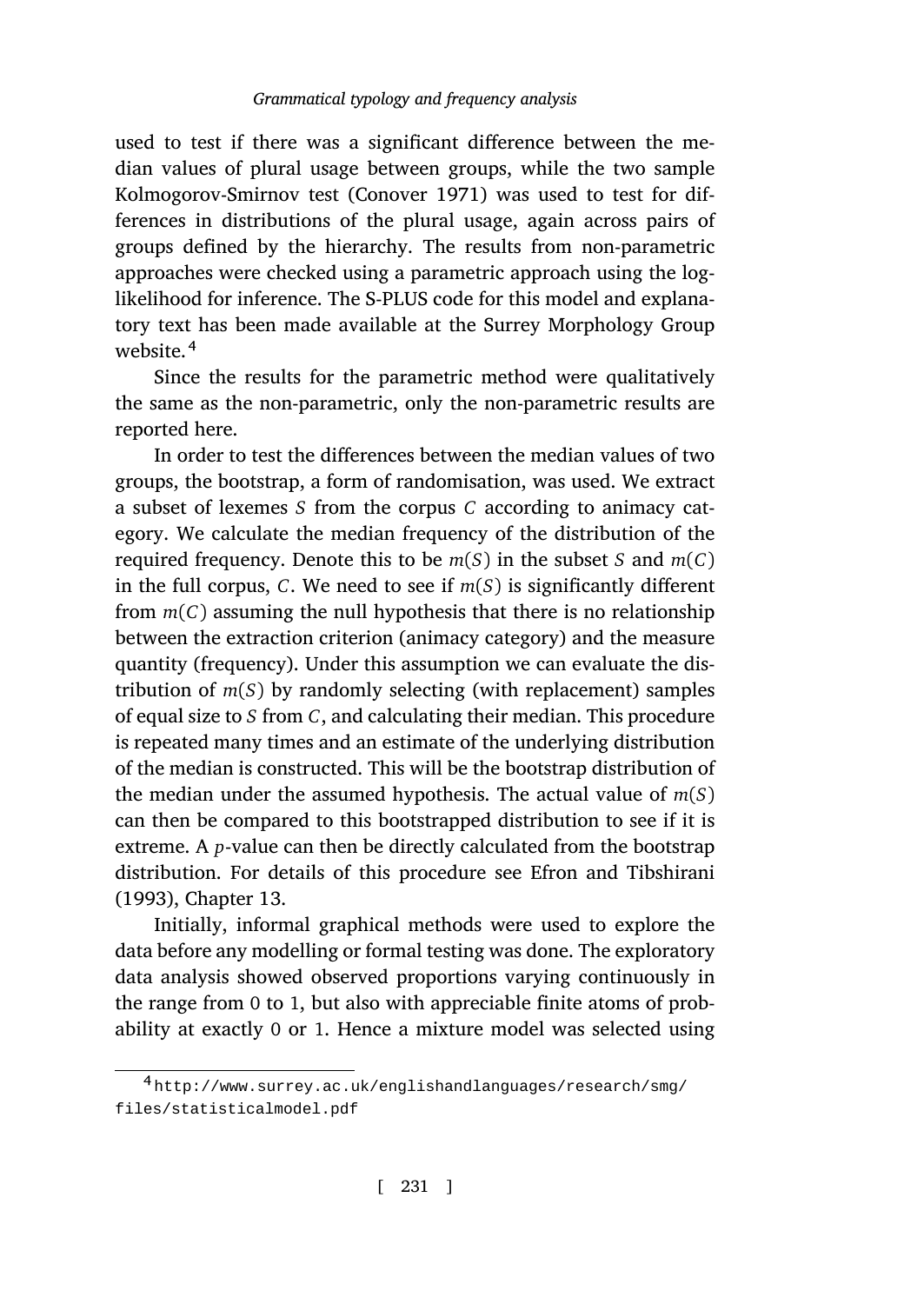a beta distribution as a continuous model for the interval (0, 1) and with the discrete atoms modelled separately. The model was fitted using maximum likelihood and showed very good agreement with the data.

# 3 RESULTS AND DISCUSSION

In this section we present the details of the results of our investigation into number use in Russian and discuss those cases in which the proportion of plural forms was much higher than we would expect from the position on the hierarchy.

### 3.1 *The relation between plural marking and hierarchy position*

We analysed 5,450 Russian noun and pronoun lexemes from the Uppsala corpus according to the methodology outlined in Section 2.1, which were represented by 243,466 word forms. We recorded lexemes for their distribution of singular and plural forms, as well as for their animacy category. The sample details are given in Table 1.

The *p*-value in the second rightmost column in Table 2 represents the probability that the observed median was due to chance variation computed via the bootstrap. The *p*-value in the last column is from the Kolmogorov-Smirnov test. There is very strong evidence that there is structure in most of the categories. (A value less than 0.05 is

| Table 1:             | Animacy            | Lexeme         | Word-form | Word-form proportion |
|----------------------|--------------------|----------------|-----------|----------------------|
| Details of the       | category           | frequency      | frequency | of sample $(\%)$     |
| sample of<br>Russian | Speaker            | 1              | 9,610     | 3.9                  |
| nouns                | Addressee          | $\overline{2}$ | 2,805     | 1.2                  |
|                      | Kin                | 45             | 4,155     | 1.7                  |
|                      | Non-human rational | 5              | 267       | 0.1                  |
|                      | Human rational     | 498            | 17,127    | 7.0                  |
|                      | Human non-rational | 28             | 2,054     | 0.8                  |
|                      | Animate            | 102            | 2,826     | 1.2                  |
|                      | Concrete inanimate | 2,437          | 93,442    | 38.4                 |
|                      | Abstract inanimate | 2,332          | 111,180   | 45.7                 |
|                      | <b>TOTALS</b>      | 5,450          | 243,466   | 100                  |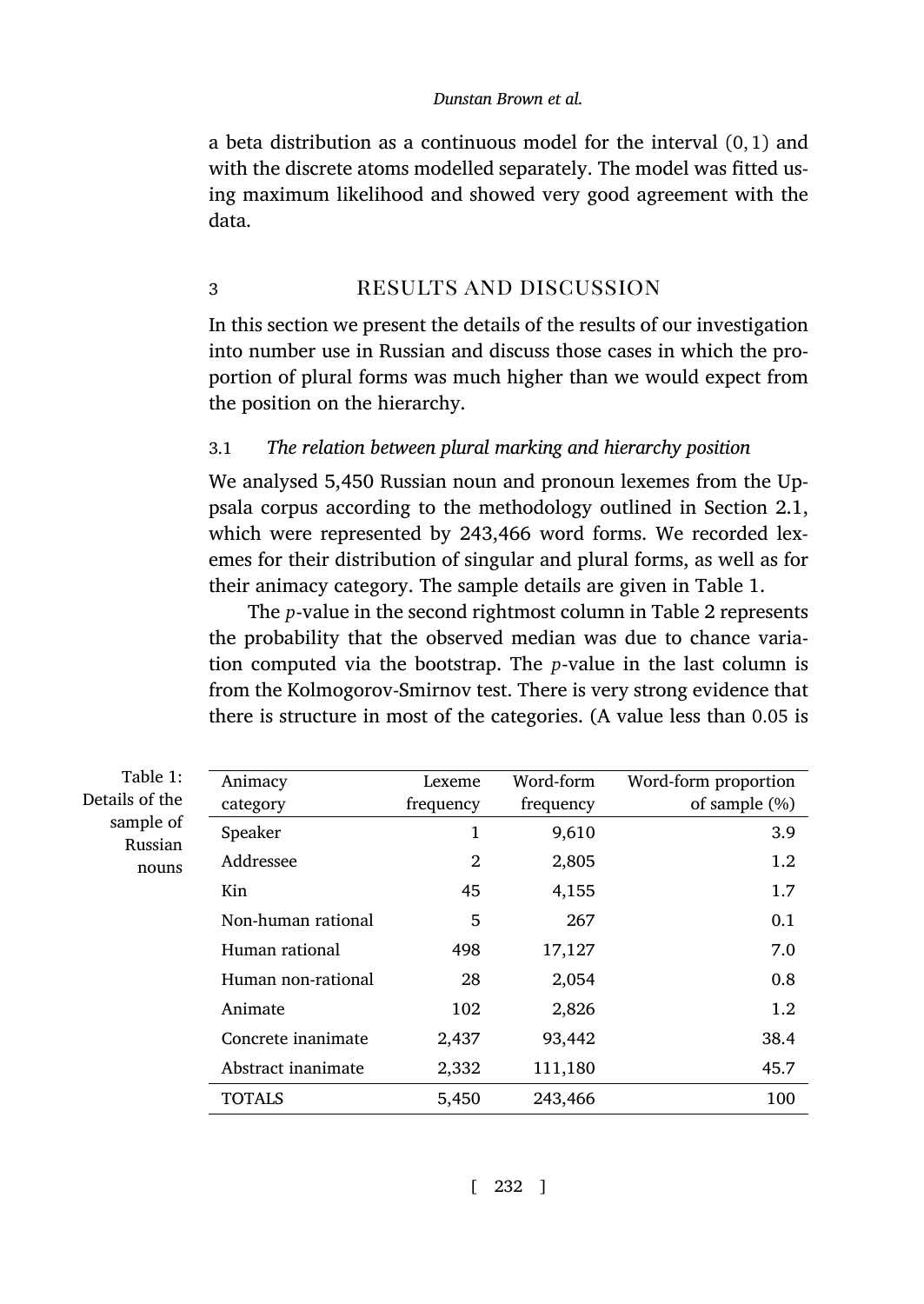strong evidence that the group is significantly different from the corpus.) From Table 2 we see that the evidence is less strong for Speaker, Addressee, and Non-human rational. The group Kin was significant using the Kolmogorov-Smirnov comparing distributions.

Table 3 gives the *p*-values for pairwise tests of equality of distribution across the groups in the hierarchy.

These results give more structure to the patterns shown later in Figure 1. Thus, for example, we see that while the Human non-rational and Animate groups are significantly different from the corpus as a whole (Table 2), they are not different from each other (Table 3). On the other hand, groups at the lower end of the hierarchy are both different from the corpus and different from each other. These results show how the structure of the hierarchy is reflected in the observed distribution of number use. It is clear that the position that a lexeme takes in the Smith-Stark hierarchy can have a strong effect on the proportion of one number (plural) being used over another. We can compare the hierarchy for number availability with the broad picture

| Animacy<br>category   | Singular<br>forms | Plural<br>forms | Singular<br>$+$ plural<br>forms | Mean<br>plural<br>proportion | Median<br>plural<br>proportion | $p$ -value<br>Bootstrap | <i>p</i> -value<br>K-S test |
|-----------------------|-------------------|-----------------|---------------------------------|------------------------------|--------------------------------|-------------------------|-----------------------------|
| Speaker               | 6197              | 3413            | 9610                            | 35.5%                        | 35.5%                          | 0.83                    | 0.75                        |
| Addressee             | 2600              | 205             | 2805                            | 8.7%                         | 8.7%                           | 0.43                    | 0.71                        |
| Kin                   | 3733              | 422             | 4155                            | 14.7%                        | 5%                             | 0.07                    | < 0.001                     |
| Non-human<br>rational | 248               | 19              | 267                             | 5.8%                         | 5.5%                           | 0.46                    | 0.12                        |
| Human<br>rational     | 9392              | 7735            | 17127                           | 45.1%                        | 45.5%                          | < 0.001                 | < 0.001                     |
| Human<br>non-rational | 854               | 1200            | 2054                            | 58.4%                        | 61.8%                          | < 0.001                 | < 0.001                     |
| Animate               | 1599              | 1227            | 2826                            | 43.4%                        | 48.1%                          | < 0.001                 | ${}< 0.001$                 |
| Concrete<br>inanimate | 65427             | 28015           | 93442                           | 30%                          | 23.1%                          | < 0.001                 | ${}< 0.001$                 |
| Abstract<br>inanimate | 84698             | 26482           | 111180                          | 23.8%                        | 0.5%                           | < 0.001                 | ${}< 0.001$                 |
| <b>TOTALS</b>         | 174,748           | 68,718          | 243,466                         | 28.2%                        | 16.7%                          |                         |                             |

Table 2: Details of the sample of Russian nouns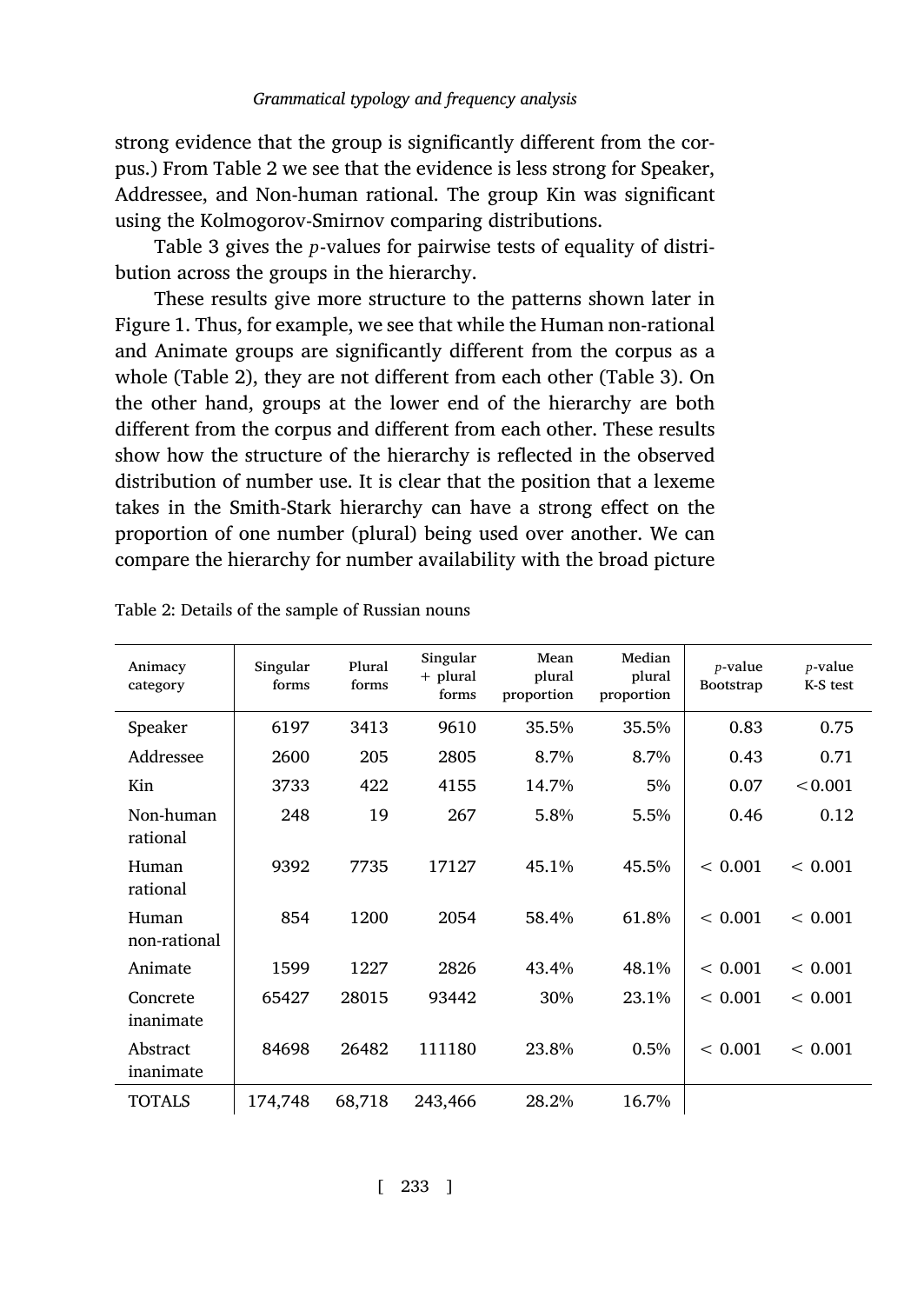of the results of our investigation into number use. The Smith-Stark hierarchy is given in (3), repeated from (1) above.

> Speaker > Addressee > Kin > Non-human rational > Human rational  $>$  Human non-rational  $>$  Animate  $>$ Concrete inanimate > Abstract inanimate (3)

We have made explicit the distinction between human rational and human non-rational (children), and extended the hierarchy to distinguish inanimates that are concrete from inanimates that are abstract. The classes which distinguish singular and plural occupy the upper segments of the hierarchy, and languages make the split between items distinguishing number and those failing to do so at different points of the hierarchy.

Our investigation into number use yielded statistically significant results. We can compare the version of Smith-Stark's hierarchy for number availability in (3) with the picture of number use in Figure [1.](#page-10-0)

The data are structured with each animacy position having its own median point. The median is represented by the line in the middle of the box; the box itself represents a range of proportions covering the middle 50% of the lexemes in the category; the whiskers cover the

| Animacy<br>category   | Addressee                | Kin   | Non-<br>human<br>rational | Human<br>rational | Human<br>non-<br>rational | Animate | Concrete<br>inanimate | Abstract<br>inanimate |
|-----------------------|--------------------------|-------|---------------------------|-------------------|---------------------------|---------|-----------------------|-----------------------|
| Speaker               | 0.667                    | 0.422 | 0.375                     | 0.856             | 0.820                     | 0.858   | 0.815                 | 0.567                 |
| Addressee             | $\overline{\phantom{0}}$ | 1.000 | 0.867                     | 0.196             | 0.080                     | 0.179   | 0.519                 | 0.977                 |
| Kin                   |                          | -     | 0.906                     | < 0.001           | < 0.001                   | < 0.001 | < 0.001               | 0.083                 |
| Non-human<br>rational |                          |       |                           | 0.003             | < 0.001                   | 0.005   | < 0.042               | 0.538                 |
| Human<br>rational     |                          |       |                           |                   | 0.416                     | 0.960   | < 0.001               | $<$ 0.001             |
| Human<br>non-rational |                          |       |                           |                   |                           | 0.258   | < 0.001               | < 0.001               |
| Animate               |                          |       |                           |                   |                           |         | < 0.001               | < 0.001               |
| Concrete<br>inanimate |                          |       |                           |                   |                           |         |                       | $<$ 0.001             |

Table 3: Comparison of pairs of groups in the hierarchy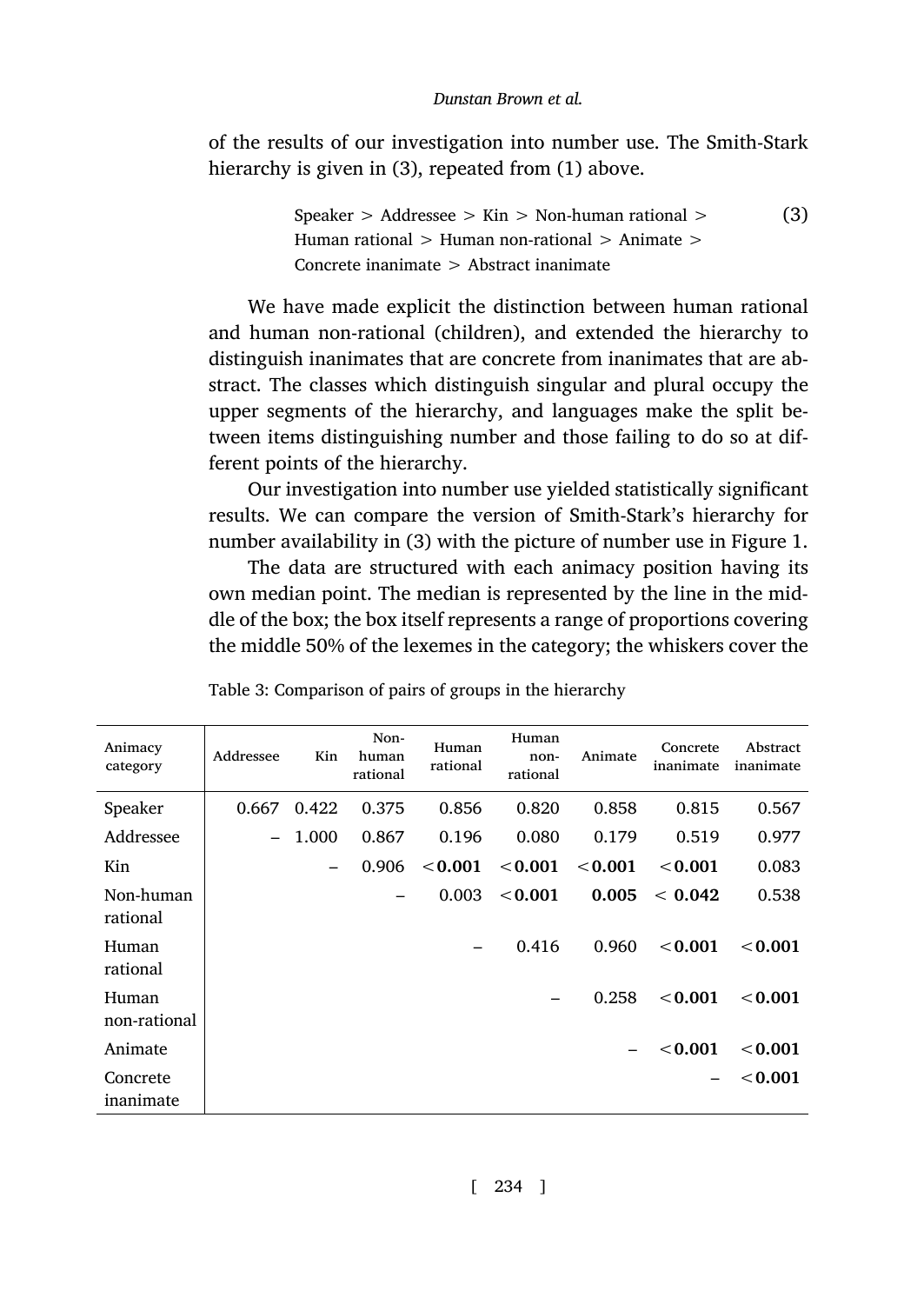remaining 50%, except potential outliers which are indicated separately with circles (Daly *[et al.](#page-15-3)* [1995\)](#page-15-3). This demonstrates that there is a relationship between the positions in the availability hierarchy and number use.

On the one hand, we might have hoped for a correlation between the positions on the hierarchy and number, and clearly this is not found. This means that the hierarchy which accounts well for number availability across languages does not apply straightforwardly to number use, since Russian appears to be a counterexample. On the other hand, when we compare the medians of the proportion of plural forms for the different animacy categories of Smith-Stark, we see that each lexical category has its own median point (Figure 1). This strongly indicates that at a general level, the hierarchy position to which a lexeme belongs has an impact on the way it will distribute its forms. There is a dramatic difference between groups of nominals. Nouns denoting humans and other animates show the highest proportion of plural use, with concrete and abstract inanimates lower. Moreover, for all positions below non-human rationals the *p*-values are highly significant (Table 2 rightmost column). For the kin and non-human rational cate-



<span id="page-10-0"></span>Figure 1: Box plot of proportion of plurals and animacy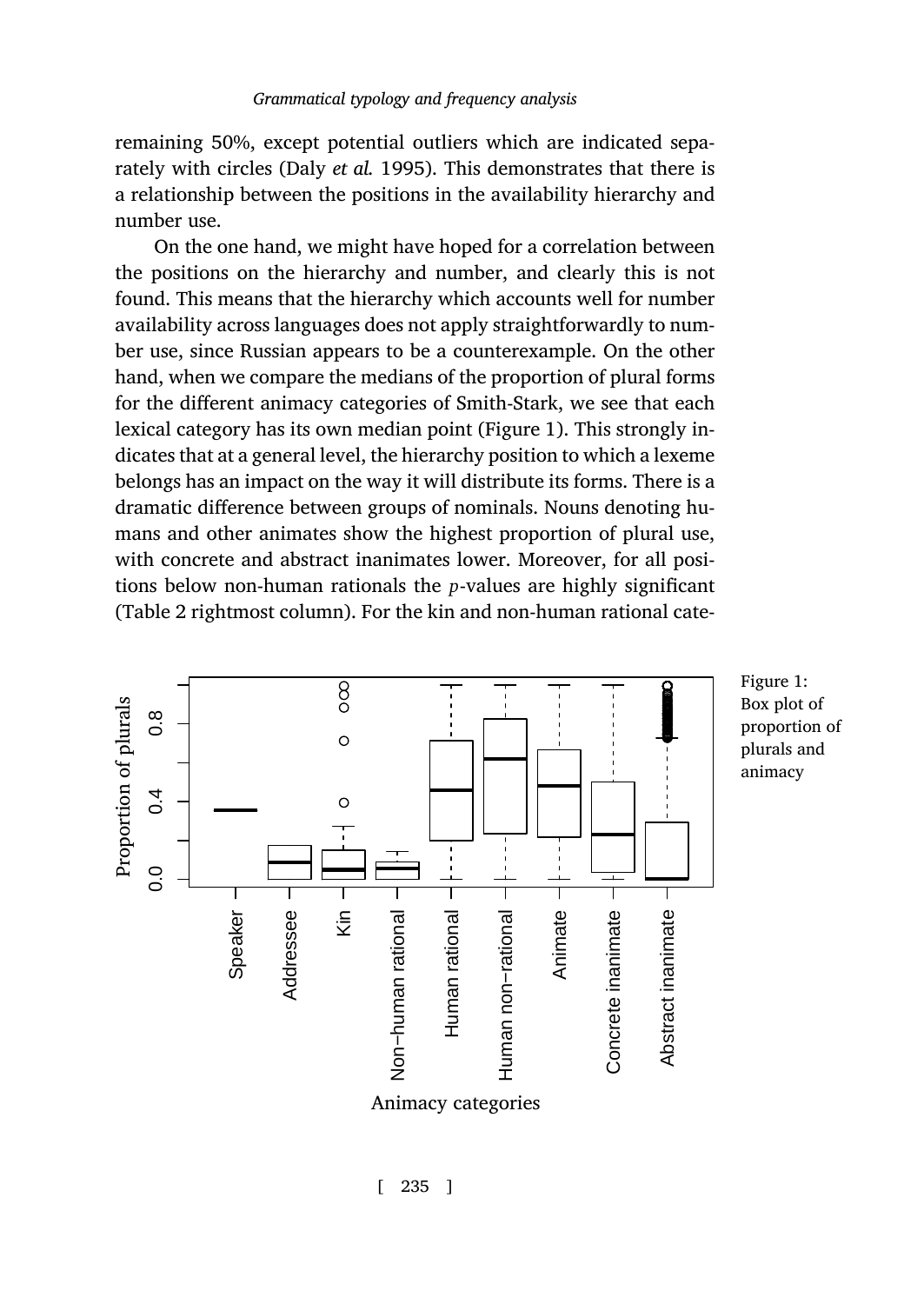gories there are plausible reasons why this might be so. One concerns standard use. As kin terms are often used for addressing individuals, it is reasonable to expect a high proportion of singular forms. Another contributing factor could be the uniqueness of the father and mother kin relations with respect to each individual. For non-human rationals (i.e., god, devil, angel) we expect a higher proportion of singular forms given that Russia's major religion is monotheistic. On the other hand, there is no obvious reason to assume that the pronouns for speech participants would differ in terms of number use.

Another possible explanation for the different structures of availability and use is based on the notion of individuation. When we compare number availability with number use, an interesting picture emerges. If the medians of the proportion of plurals are compared amongst the lexemes belonging to each slot in the hierarchy, as shown in Figure 1, we have a steep hill shape, peaking at the human nonrationals. In other words the left and right edges of the hierarchy have a smaller proportion of plurals, and the middle portion has a significantly higher proportion of plurals. An explanation for the steep hill shape may be based on individuation, running from most individuated (Speaker), to least individuated, to completely non-individuated items (abstract mass nouns). The small proportion of plurals at the bottom of the hierarchy is due to 'individual' plurals being largely unavailable, and only the (rarer) 'sort' and 'container' plurals being available. In this scenario the small proportion of plurals at the top segment of the hierarchy is due to the conceptual difficulty of pluralising highly individuated items. Describing a person using a kin term is individualising him/her further. Pluralising the same person would act to make him/her less individuated. This would explain the lack of plurals in this category.

In sum, the position of a lexeme on the hierarchy has a strong effect on number use. However, further co-variates come into play which account for an item's behaviour being different to that solely expected from its animacy position. We will discuss each of these covariates, plural preference, pluralia tantum and irregularity effects in turn below.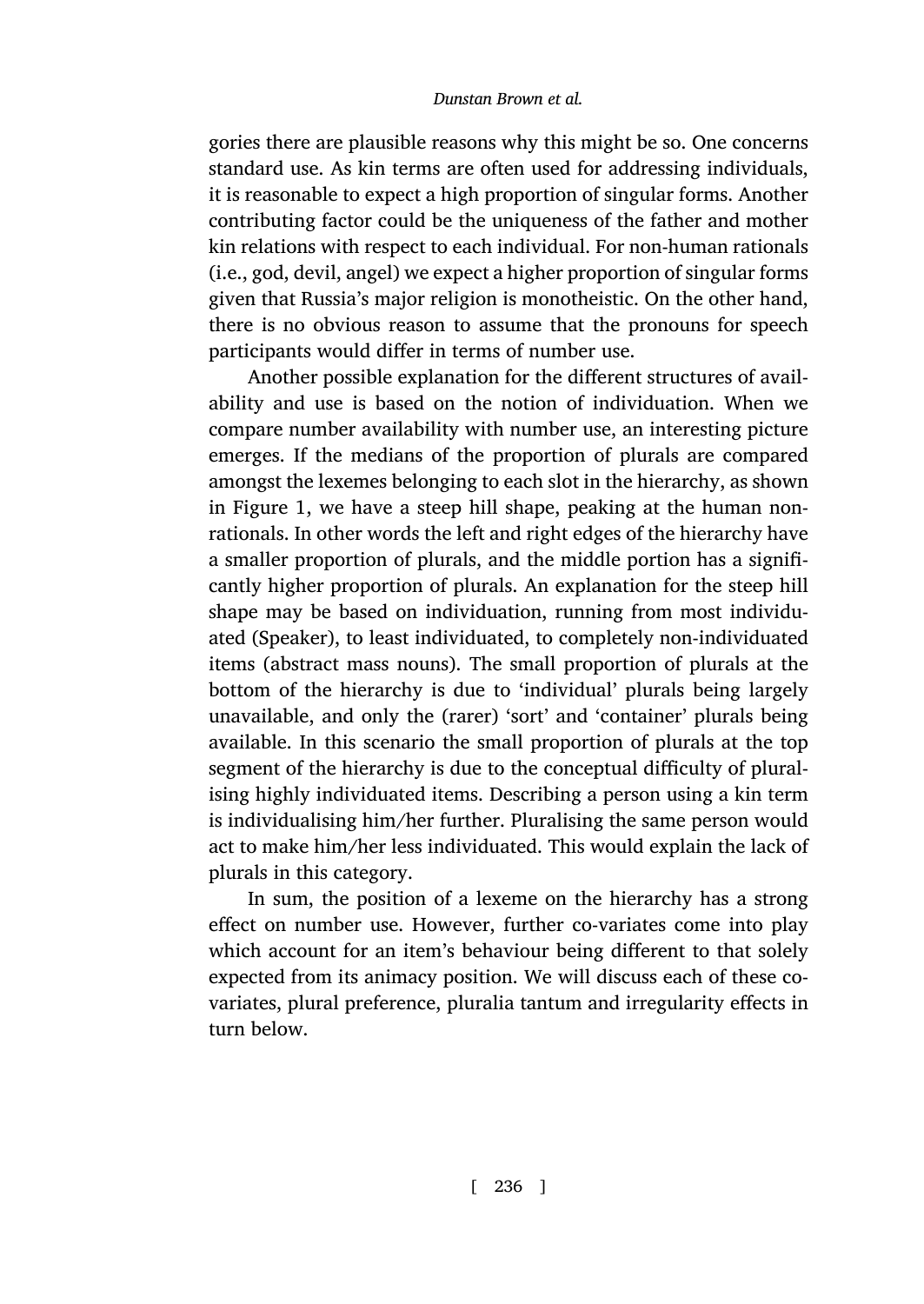Example Example's animacy Plural proportion Plural proportion of example's animacy category (median) *roditel'* 'parent' Kin 95% 5% *bliznec* 'twin' Human rational 97% 45.5% *soavtor* 'co-author' Human rational 90% 45.5% *glaz* 'eye' **Concrete inanimate** 90% 23.1% *botinok* 'boot' Concrete inanimate 88% 23.1% *gramm* 'gramme' Abstract inanimate 81% 0.5% Table 4: Nouns in the corpus locally unmarked for plural

### *Grammatical typology and frequency analysis*

# 3.2 *Plural preference*

Some items are naturally 'more plural' regardless of their lexical category. These can be viewed as locally unmarked for plural([Tiersma](#page-16-4) [1982](#page-16-4)), for instance items such as *glaz* 'eye' and *bliznec* 'twin' which would be expected to occur in the plural more frequently than the singular because singular contexts are unusual. Table 4 shows how the proportion of plurals for a locally unmarked item was found to be much greater than that expected from its animacy group.<sup>5</sup> Such nouns occur as outliers in our boxplots.

It might be asked why there is no similar section on singular preference. The basic answer is that for a noun to have singular preference is completely normal, as is evident from Table 2 (see column 'Mean plural proportion'), and from cross-linguistic data (see [Corbett](#page-15-0) [2000](#page-15-0), p. 281, for data on French, Latin, Sanskrit, Slovene and Upper Sorbian, as well as on Russian). In our count one third of the nouns (almost exactly) occur in the singular only. Note that this does not imply that they are singularia tantum; recall that for inclusion we require that the noun occurs five times or more. It is evident from the list that many nouns which occur five times only, all in the singular, are normal count nouns; they happen not to have occurred in the plural in the corpus.

<sup>&</sup>lt;sup>5</sup> For further discussion of the semantics of number in Russian, see Ljaševskaja [\(2004](#page-16-5)) and references therein.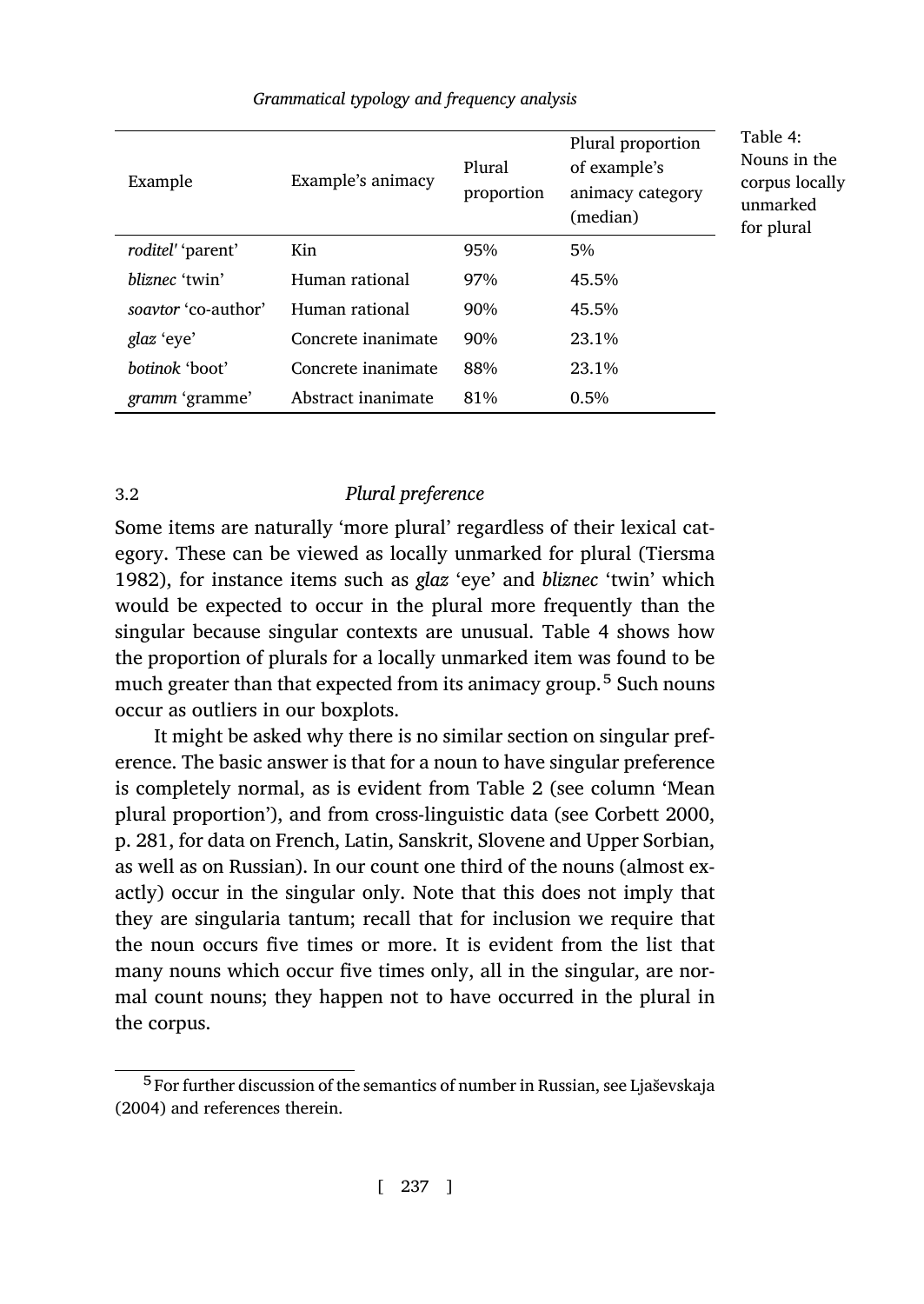| Table 5:<br>Pluralia tantum<br>in the corpus | Example                  | Example's animacy  | Plural<br>proportion | Plural proportion<br>of example's<br>animacy category<br>(median) |
|----------------------------------------------|--------------------------|--------------------|----------------------|-------------------------------------------------------------------|
|                                              | <i>rebjatiški 'kids'</i> | Human non-rational | 100%                 | 61.8%                                                             |
|                                              | sani 'sledge(s)'         | Concrete inanimate | 100%                 | 23.1%                                                             |
|                                              | brjuki 'trousers'        | Concrete inanimate | 100%                 | 23.1%                                                             |
|                                              | xlopoty 'troubles'       | Abstract inanimate | 100%                 | $0.5\%$                                                           |
|                                              | sutki '24 hours'         | Abstract inanimate | 100%                 | $0.5\%$                                                           |

*Dunstan Brown et al.*

#### 3.3 *Pluralia tantum*

Some items lack a means of marking singular; in other words, for them singular is unavailable and they will always appear morphologically plural (even where there is a singular interpretation). Such pluralia tantum are given in Table 5. For example, the noun *sani* 'sledge' is morphologically marked for plural, but can have a singular and a plural reading.

Pluralia tantum are recognizable and are few in number in Russian. On the other hand, genuine singularia tantum are hard to identify; while many nouns normally occur in the singular, there are possibilities for recategorization: that is, they may be recategorized with unit reading or with instance reading (see [Corbett](#page-15-0) [2000,](#page-15-0) pp 81–82, 84–87, for discussion). To illustrate the instance reading, we may take *mnogo raznyx vin* 'many different wines', where different types of wine are intended. The key point is that while such recategorizations are visible in the plural, the recategorization from mass to count gives a singular form too, hence *odno očen' xorošee vino* 'one very good wine'. This recategorized singular is not distinct from the normal singular.

# 3.4 *Irregularity effects*

There is a third important co-variate. In certain instances irregularity can affect the distribution of plurals. To appreciate this, it is important to distinguish absolute counting (the straightforward count of items in the corpus) from relative counting (the relation of forms within a lexeme; in our study this is plural versus singular). Irregularity in a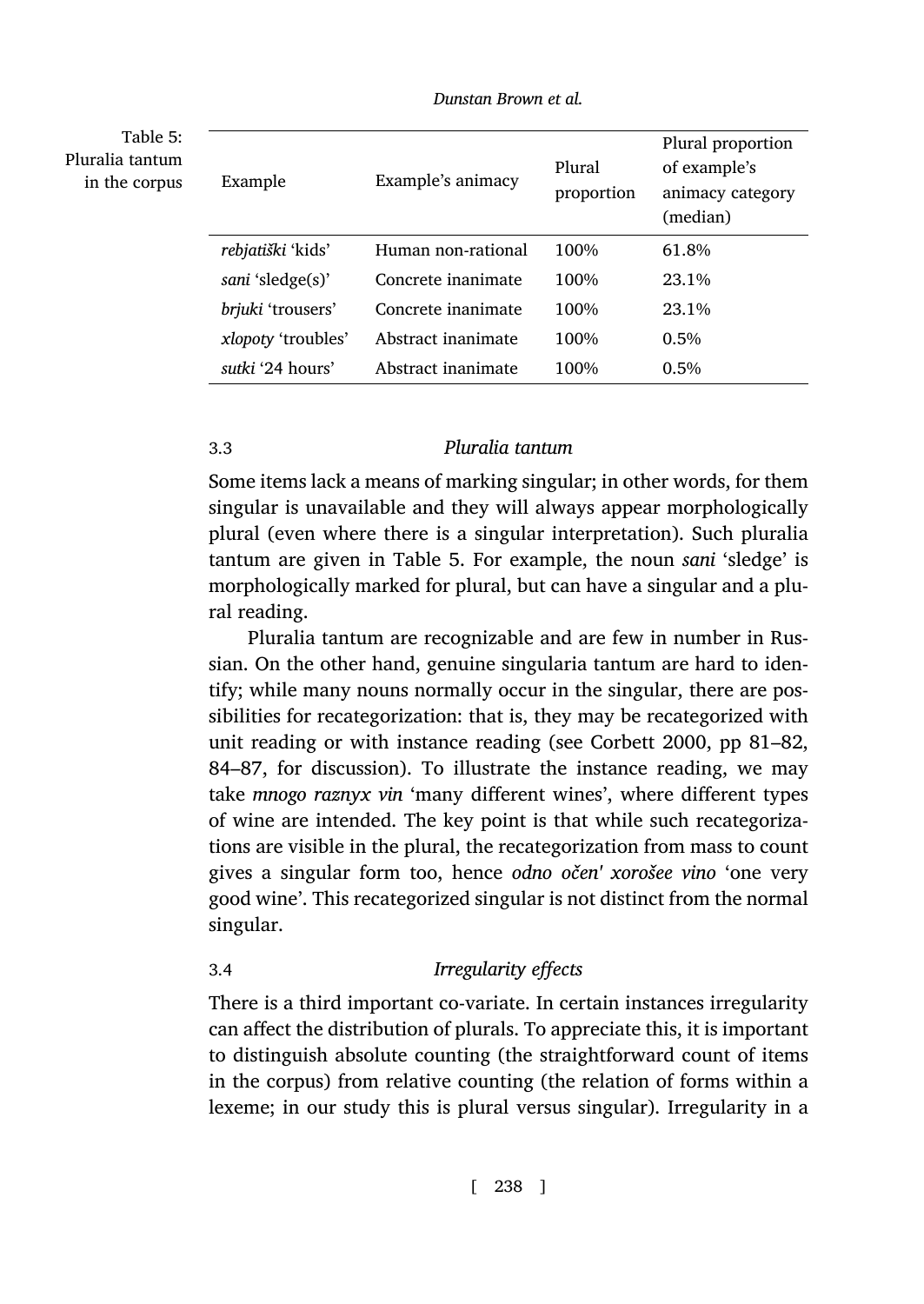lexeme is correlated with a high occurrence of plurals of that lexeme in the corpus.

[Corbett](#page-15-4) *et al.* [\(2001](#page-15-4)) demonstrate for Russian that there is a relation between irregularity in noun lexemes and absolute plural anomaly, i.e., a high absolute number of plural forms in the corpus, and that there is a relation between non-prosodic irregularity (where irregularity is not confined to stress placement), and relative plural anomaly, i.e., a high proportion of plural forms compared to forms in the singular. This means that irregular Russian nouns in general have a high number of plural forms in the corpus. Prosodic irregularity means that there is also a high number of singular forms to match the plural ones (hence no relative plural anomaly), whereas nouns which display segmental irregularity have a higher proportion of plural forms in comparison with singular forms (hence high relative plural anomaly).

In sum, these three types of co-variate (plural preference, pluralia tantum, and irregularity effects) broadly account for the plural outliers in Figure 1.

# <span id="page-14-0"></span>4 conclusions

Typology is typically concerned with the availability of a feature in a language. The special interest of our contribution lies in juxtaposing questions of availability with those of actual use. One hypothesis about the relationship between number use in one language (here Russian) and its relationship with the hierarchy of number availability is that there should be a correlation, a strictly linear relationship where those categories furthest left in the hierarchy show the greatest median plural proportion, with this proportion decreasing as we move rightward along the hierarchy. However, this hypothesis must be rejected. The reality is perhaps more interesting: we have good evidence that the middle part of the hierarchy shows the highest plural proportions of usage, with a consistent decrease in plural proportions as we move rightward from the human rationals to the abstract inanimates. We are in a position to say that this is significant. For the top end of the hierarchy there is less that can be said with certainty, given the lack of significance for certain of the higher positions. If anything our results point to the difference between the pronoun proportion of the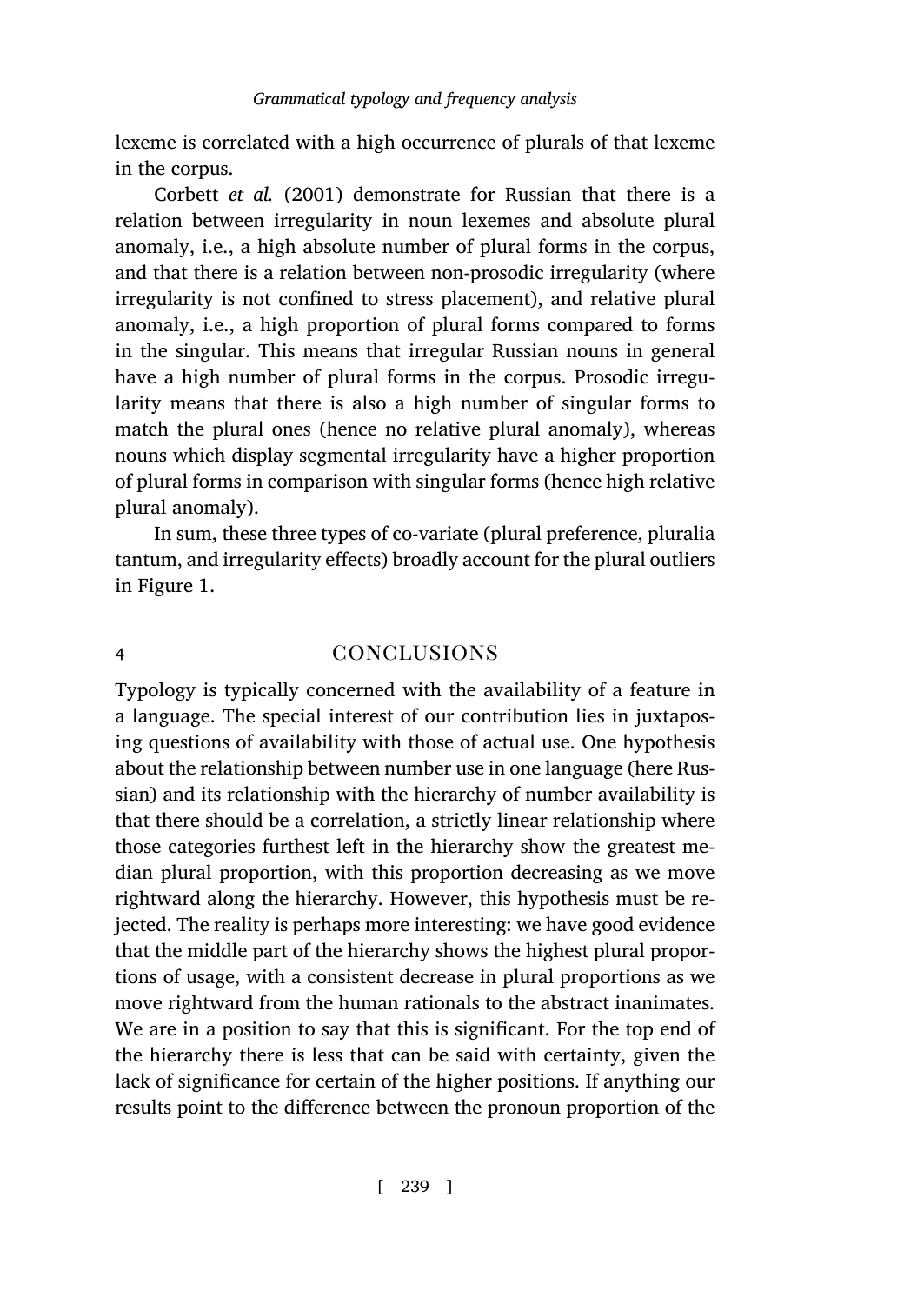hierarchy (where the results are not significant) and the nominal proportion (where the results are significant). Something that is worthy of further investigation is the question of why the human (rational and non-rational) part of the hierarchy has the highest proportions, compared to animates and concrete inanimates. Further investigation would enable us to decide between two different theories about the way the hierarchy partitions the semantics of plural in use. In one theory, associative readings, 'normal' readings and recategorization effects partition the hierarchy, and the observation of high plural occurrence in the middle of the hierarchy is evidence for the high frequency of 'normal' readings associated with this part of the hierarchy. An alternative theory is that plural usage in the middle of the hierarchy is a reflection of the fact that it can have multiple plural semantics available to it (rather than just the 'normal' readings), and these multiple possibilities are reflected in greater use. While the first of these theories is the more plausible, we have no evidence yet to decide between them. Our research has therefore suggested a new programme of future research to investigate this matter in greater depth.

Our examination of the category of number in a language where nouns typically mark number has shown that the typology proposed by Smith-Stark for number availability has a partial analogue for number use. In other words, we have shown that answers to questions about availability can be reflected in use.

#### **REFERENCES**

<span id="page-15-2"></span>W.J. Conover (1971), *Practical Nonparametric Statistics*, John Wiley & Sons, New York.

<span id="page-15-0"></span>Greville G. CORBETT (2000), *Number*, Cambridge University Press, Cambridge.

<span id="page-15-4"></span>Greville G. CORBETT, Andrew HIPPISLEY, Dunstan BROWN, and Paul MARRIOTT (2001), Frequency, regularity and the paradigm: a perspective from Russian on a complex relation, in Joan Bybee and Paul Hopper, editors, *Frequency and the Emergence of Linguistic Structure*, pp. 201–226, John Benjamins, Amsterdam.

<span id="page-15-3"></span>Fergus DALY, David HAND, Chris JONES, Daniel LUNN, and Kevin MCCONWAY (1995), *Elements of statistics*, Addison-Wesley, London.

<span id="page-15-1"></span>Bradley Efron and Robert J. Tibshirani (1993), *An introduction to the bootstrap*, Chapman and Hall, London.